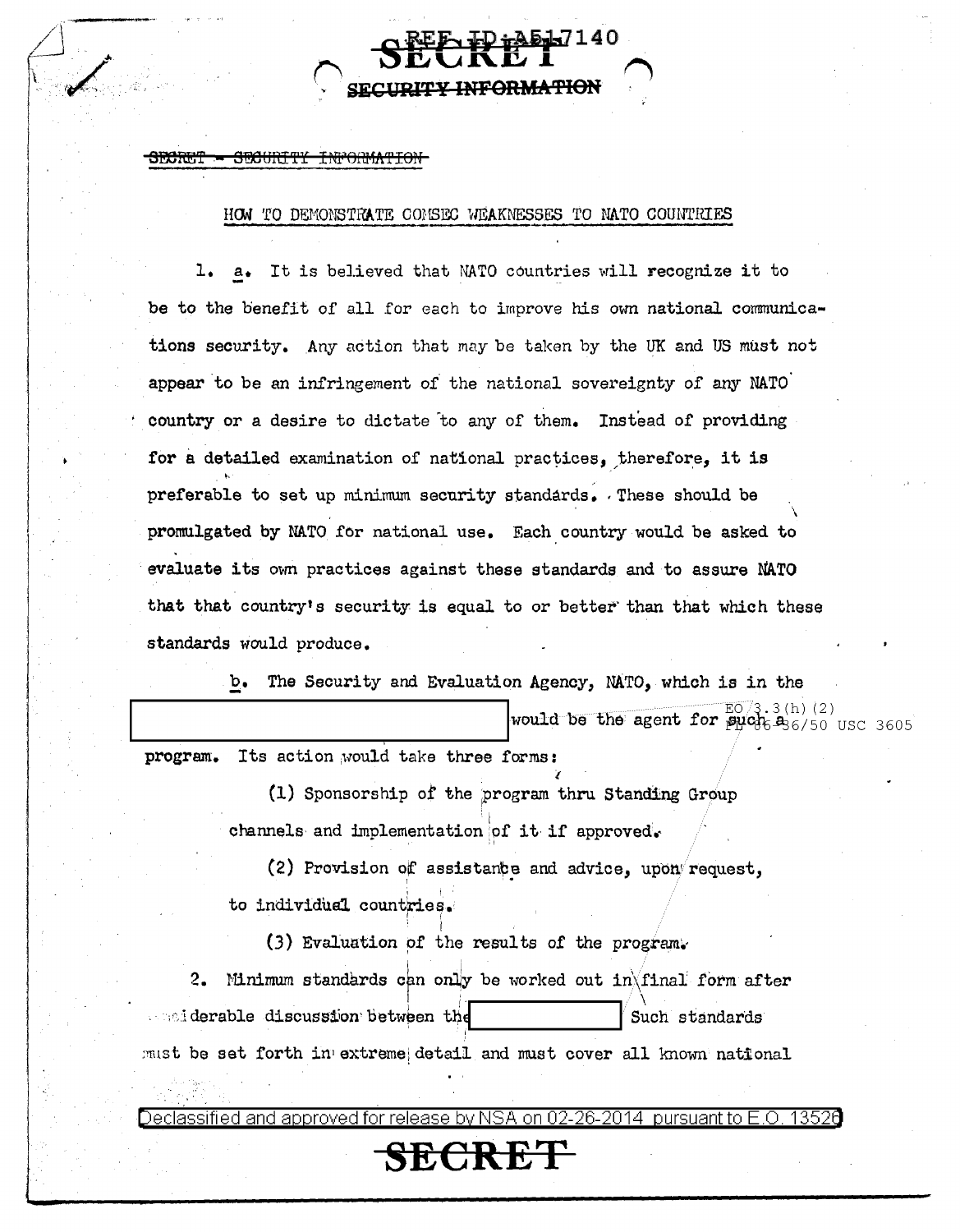EO 3.3(h)(2) PT 86-36/50 USC 3605

practices of MATO countries in the uhole field of communications security. This paper gives only a bare outline of the fields that must be covered. If this approach is agreed upon by the UK and US, the Conference itself should at least produce an agreed list of topics along these lines which will be the basis for later preparation of detailed specifications.

3. In addition to physical security of cryptomaterial, adequate communications security depends on two principles:

 $b_{\bullet}$ Cryptographic systems must be adequately secure and properly  $+$ sed $\lambda$ 

 $b<sub>•</sub>$  As regards the first of these, it will be necessary to set standards in the following fields:

a. Frequency plans: To include minimum standards for frequency allocation and frequency rotation, with attention paid to the interrelation between frequency changes and call sign changes.

b. Format of cipher text: To include the steps necessary to prevent on the basis of such things as length of cryptoparts, discriminants, indicators, group length, etc.

c. Message externals: To include emphasis on eliminating any external elements that would facilitate the identification of traffic, e.g., steps toward attaining uniform heading procedures, etc.

d. Communication procedures: To include measures for general